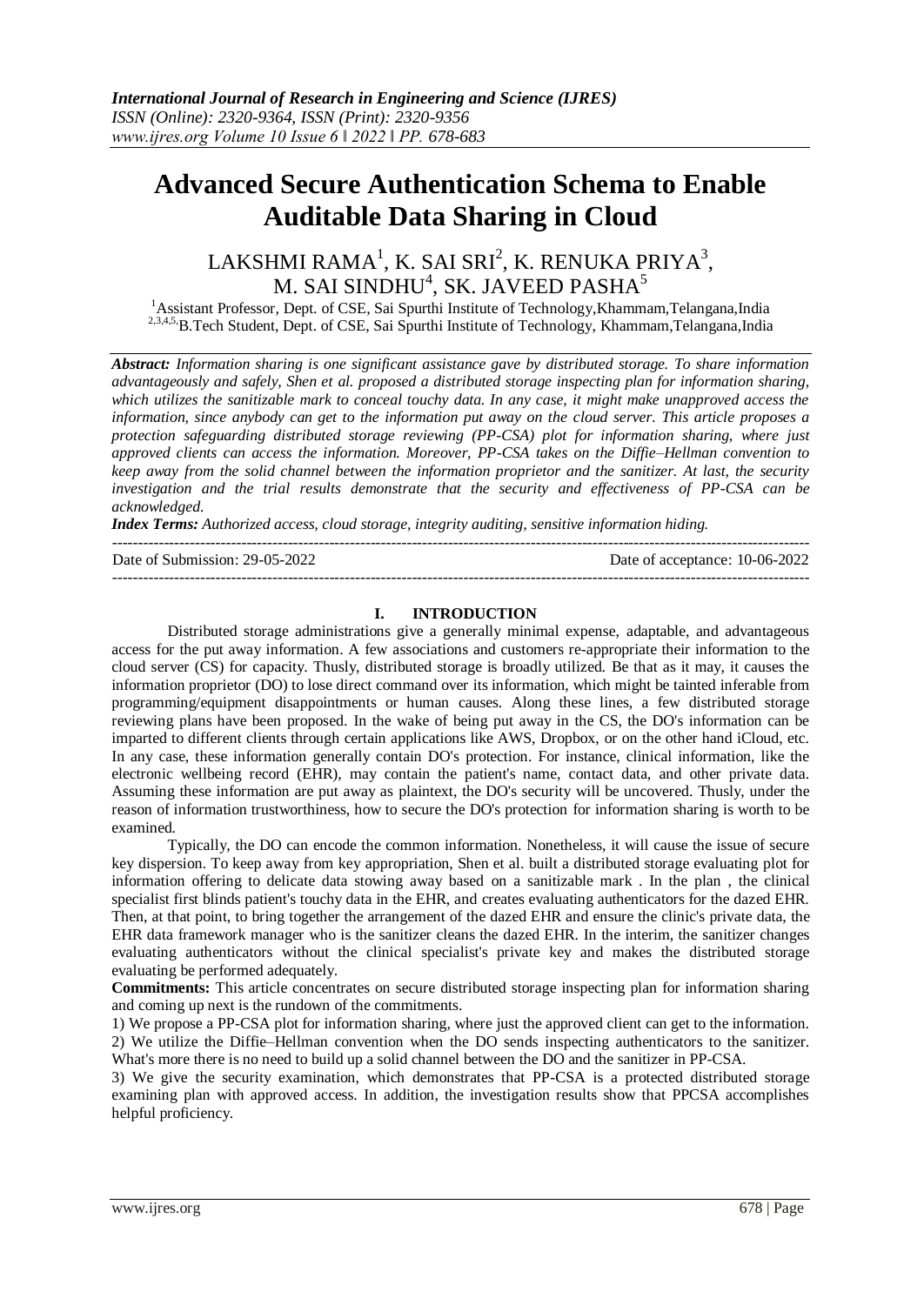#### **II. Related Work**

To check the respectability of the rethought information, a few cloud capacity examining plans have been proposed consistently. Ateniese et al. proposed provable information ownership, which employments an arbitrary examining methodology and homomorphic authenticator. Juels and Kaliski proposed confirmation of retrievability (PoR), which upholds uprightness reviewing and recuperation of the re-appropriated information. Thusly, Shacham and Waters proposed a conservative PoR dependent on BLS signature, which can uphold public trustworthiness inspecting. Besides, for distributed storage inspecting, the security of the key is turning out to be progressively significant. In this manner, for example, key-openness flexibility and key escrow have been proposed progressively in the distributed storage evaluating.

 The information sharing is one significant help given by cloud capacity. Wang et al. proposed a distributed storage inspecting plot for information sharing. In this plan, the DO's personality security can be ensured through a ring mark. In any case, can't follow the DO's genuine personality. In this way, Yang et al. proposed a distributed storage evaluating plan for information sharing, which can follow the DO's character. Fu et al. proposed a cloud capacity evaluating plan, which utilized a homomorphic irrefutable bunch mark to share information. Therefore, other distributed storage reviewing plans for information sharing dependent on bunch marks were progressively proposed. Wu et al. proposed a productive edge security saving distributed storage evaluating conspire. This plan doesn't depend on bunch marks or ring marks, so the label age proficiency is more proficient. In the distributed storage inspecting plan of information sharing, the issue of client denial has forever been the focal point of examination. In 2018, Zhang et al. proposed a distributed storage inspecting plan for information sharing, which decreases the expense of renouncing information clients. Then, at that point, Chang and Wu proposed proficient client repudiation conspire with negligent exchange and stateless lethargic reencryption.

 Notwithstanding, the DO's delicate data can be gotten to in the previously mentioned distributed storage inspecting plans for information sharing. In 2018, Shen et al. proposed a distributed storage inspecting plan for information sharing dependent on sanitizable mark, which can uphold the stowing away of the DO's touchy data. Notwithstanding, any clients can get to the sharing information in the plan, which might cause the information misuse. Likewise, this plan needs a safe channel between the DO and the sanitizer.

**Association:** The accompanying portrays the rest of this article: Section II gives the framework model and the meaning of PP-CSA. Area III gives the substantial development of PP-CSA. Areas IV and V present the security investigation and the exploratory consequences of PP-CSA. Area VI gives the finish of this article.

### **III. CONSTRUCTION OF PP-CSA**

In PP-CSA, record F is isolated into n information blocks m1, m2, ..., m<sub>n</sub>  $\in \mathbb{Z}^*q$ . K1 is the file set of the information blocks containing the private data of the DO. Information blocks in K1 ought to be dazed by the DO. K2 is the record set of the information blocks containing the private data of the sanitizer. Information blocks in K1 and K2 ought to be disinfected by the sanitizer. At long last, the sanitizer gets the disinfected document. To work with our depiction of PP-CSA, Table I gives a few images. Coming up next is a definite depiction of PP-CSA.

| Symbol            | Meaning                                            |
|-------------------|----------------------------------------------------|
| $G_1, G_2$        | Two multiplicative cyclic groups                   |
| е                 | A bilinear map $e: G_1 \times G_1 \rightarrow G_2$ |
| ŷ                 | A generator of $G_1$                               |
| $\it{msk}$        | The system private key                             |
| F                 | The original file                                  |
| F*                | The blinded file                                   |
| $\boldsymbol{F}'$ | The sanitized file                                 |
| $\theta^*$        | The authenticator set of $F^*$                     |
| $\theta^{'}$      | The authenticator set of $F'$                      |
| ID                | The data owner's identity                          |
| $m_{\omega}$      | The warrant generated by the data owner            |
| $^{\eta}$         | User's access request                              |

### **TABLE I:** NOTATION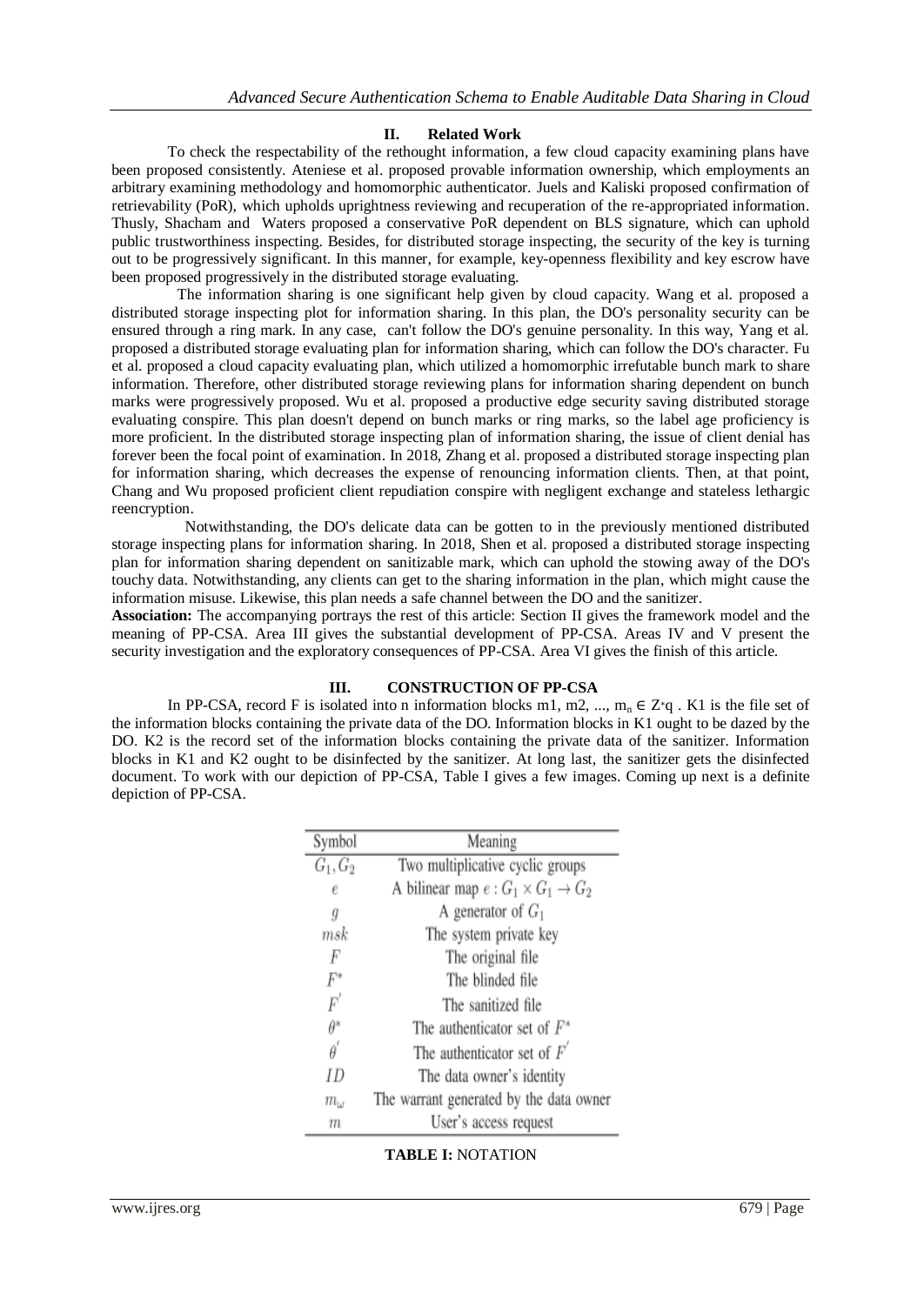- 1) Setup algorithm  $(1^k)$ 
	- a) The KGC chooses two multiplicative cyclic groups  $G_1$ and  $G_2$  of order q, and a bilinear map  $e: G_1 \times G_1 \rightarrow$  $G_2$ , and g which is the generator of group  $G_1$ .
	- b) The KGC chooses hash functions  $H_1: \{0,1\}^* \to Z^*_\sigma$ ,  $H_i: \{0,1\}^* \to G_1(i = 2,3,4)$  and a pseudorandom function  $f: Z_q^* \times Z_q^* \to Z_q^*$ . Then, the KGC chooses a symmetric encryption algorithm  $E($ ), e.g., advanced encryption standard (AES).
	- c) The KGC randomly chooses  $x \in Z_q^*$  as the system private key msk, and gets the public key  $pk = g<sup>x</sup>$ .
	- d) The KGC holds msk, and publishes params  $=$  $\{G_1, G_2, g, e, H_1, H_2, H_3, H_4, f, pk\}.$
- 2) KeyGen algorithm
	- a) After receiving identity  $ID_i$  of the DO's or the sanitizer, the KGC chooses a random number  $r_j \in Z_n^*$ , and computes  $R_i = g^{r_i}$ . Then, the KGC calculates  $h_j = H_1(ID_j, R_j)$  and  $sk_j = msk + r_j \cdot h_j$ . Finally, the KGC sends  $sk_i$  to ID<sub>i</sub> through the secure channel and publishes  $R_i$ .
	- b) ID<sub>j</sub> verifies the correctness of  $sk_j$  through equation  $g^{sk_j} = p k \cdot R_i^{h_j}$ . If the equation holds, the ID<sub>j</sub> accepts  $sk_j$  as its private key; otherwise, reregister to the KGC.
	- c) ID<sub>j</sub> randomly chooses  $x_j \in Z^*_n$ , and publishes  $u_j =$  $g^{x_j} \pmod{q}$ .
- 3) AuthGen algorithm
	- 1) For the file F with the identity name  $\in Z^*_{\sigma}$ , the DO with the identity  $ID_j$  calculates the blinding factor  $\alpha = f_k(\text{name}, \text{ID}_j)$ , where  $k \in Z_q^*$  is the secret key of f. Then, ID<sub>i</sub> blinds the file  $F = \{m_1^*, m_2^*, ..., m_n^*\}$ as follows:  $m_i^* = \xi^{m_i + \alpha}$  $(i \in K_1)$

$$
m_i^* = \{m_i \qquad (i \notin K_1)
$$

finally, the blinded file  $F^* = \{m_1^*, m_2^*, ..., m_n^*\}.$ 

- 2) ID<sub>i</sub> generates the authenticators for each block  $m_i^*(i \in$  $[1, n]$  of  $F^*$  as follows.
	- i) Generates a warrant  $m_{\omega}$  for the sanitizer, and calculates  $h_{\omega} = H_2(\mathbb{ID}_j \parallel m_{\omega}).$
	- ii) Computers  $\delta_i^* = h_{\omega}^{sk_j} \cdot (H_3(\text{name} \parallel i) \cdot u_s^{m_i^*})^{x_j},$ and the authenticator set is  $\theta^* = {\delta_i^*}_{1 \le i \le n}$ .
	- iii) Chooses a data block  $T \in \{m_1^*, m_2^*, ..., m_n^*\}$ , and calculates  $\beta = H_3$ (name  $||T|^{x_j}$ .
	- iv) Sends  $\{F^*, \theta^*, m_\omega,$  name,  $\beta\}$  to the sanitizer.
- 4) Sanitization algorithm
	- 1) After receiving  $\{F^*, \theta^*, m_\omega, \text{name}, \beta\}$ , the sanitizer with the identity  $ID<sub>s</sub>$  verifies the validity of each authenticator  $\delta^*$ ; through following: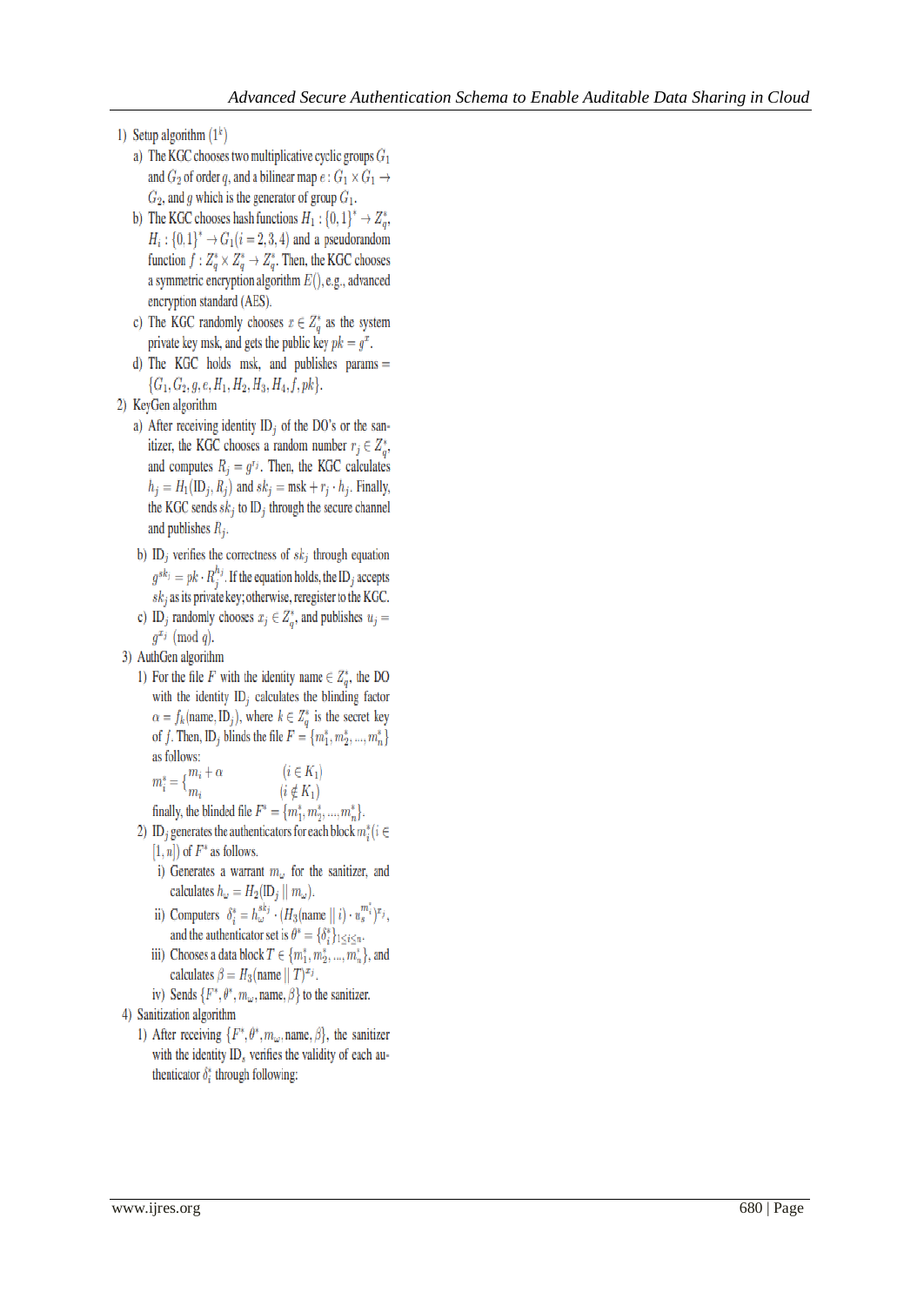$$
\begin{split} e(\prod\nolimits_{i=1}^n \delta_i^*, g) &= \prod\nolimits_{i=1}^n e(h_\omega, pk \cdot R_j^{h_j}) \\ &\qquad \cdot e(\prod\nolimits_{i=1}^n H_3(\text{name} \mid \mid i) \cdot u_s^{m_i^*}, u_j). \end{split}
$$

- 2) The sanitizer sanitizes  $F^*$  and gets the sanitized file  $F' = \{m'_1, m'_2, ..., m'_n\}.$
- 3) The sanitizer converts the authenticator set  $\theta^*$  to  $\theta'$  as follows:

$$
\begin{split} \delta_i^{'}&=\{\frac{\delta_i^*\cdot(u_j^{m_i^{'}-m_i^*)^{x_s}}{(i\notin K_2)}}{(i\notin K_2)}\\ &=h_{\omega}^{sk_j}\cdot(H_3(\mathrm{name}||i)\cdot u_s^{m_i^{'}})^{x_j}. \end{split}
$$

- 4) The sanitizer uploads  $\{F', \theta'\}$  to the CS.
- 5) Auditing algorithm
	- a) The TPA and the CS generates the proof as follows.
		- i) The TPA chooses subset  $I\subseteq [1,n]$  with  $c$  elements, and selects random number  $v_i \in Z_q^*$  for each  $i \in I$ .
		- ii) The TPA generates and send the auditing challenge chal =  $\{i, v_i\}_{i \in I}$  sends chal =  $\{i, v_i\}_{i \in I}$  to the CS.
		- iii) The CS computes linear combination of data blocks $\lambda = \sum_{i \in I} m_i^{'} \cdot v_i$  and aggregate authenticator  $\sigma = \prod_{i \in I} \delta_i^{'v_i}$ .
		- iv) The CS sends the proof  $P = {\lambda, \sigma}$  to the TPA.
- b) The TPA verifies the validity of  $P$  through the following:

$$
e(\sigma, g) = e\left(h_{\omega}, pk \cdot R_j^{h_j}\right)^{\sum_{i \in I} v_i}
$$

$$
\cdot e\left(\prod_{i \in I} H_3(\text{name}||i)^{v_i} \cdot u_s^{\lambda}, u_j\right). \tag{1}
$$

6) Authorization algorithm

After receiving a user's access request  $m$ , the sanitizer authorize the user as follows.

- a) The sanitizer calculates the proxy signature  $\delta_s = \delta_T^*$ .  $(\beta)^{-1} \cdot (u_i^{-m_T^*})^{x_s}$  and then generates the authorization  $\delta_m = \delta_s \cdot H_4(m)^{sk_s}$  for m. Finally, the sanitizer sends  $(m, \delta_m)$  to the CS.
- b) The CS verifies the validity of the authorization  $\delta_m$ through the following:

$$
e(\delta_m, g) = e\left(h_\omega, pk \cdot R_j^{-h_j}\right) \cdot e\left(H_4(m), pk \cdot R_s^{-h_s}\right).
$$
 (2)

If the above-mentioned equation holds, it means that the user is an authorized one.

#### IV. PERFORMANCE EVALUATION

In this part, we examine the examination between the plan and PP-CSA from mathematical and trial investigation.

A. Mathematical Analysis: In PP-CSA, MulG1, ExpG1 and HashG1 address one increase activity, one exponentiation activity, and one hashing procedure on G1, separately. Also, MulG2 and ExpG2 address one increase activity and one exponentiation procedure on G2, separately. Likewise,  $Mul_{Z*q}$ ,  $Sub_{Z_{a}}$ , Add<sub>Z\*q</sub>, what's more Hash<sub>Z\*q</sub> address one increase activity, one deduct activity, one expansion activity, and one hashing procedure on Z\*q, separately. k1, k2 address the quantity of components on K1 what's more K2, separately.  $|q|$ ,  $|p|$  address the size of a components in Z\*q and G1, separately.  $|n|$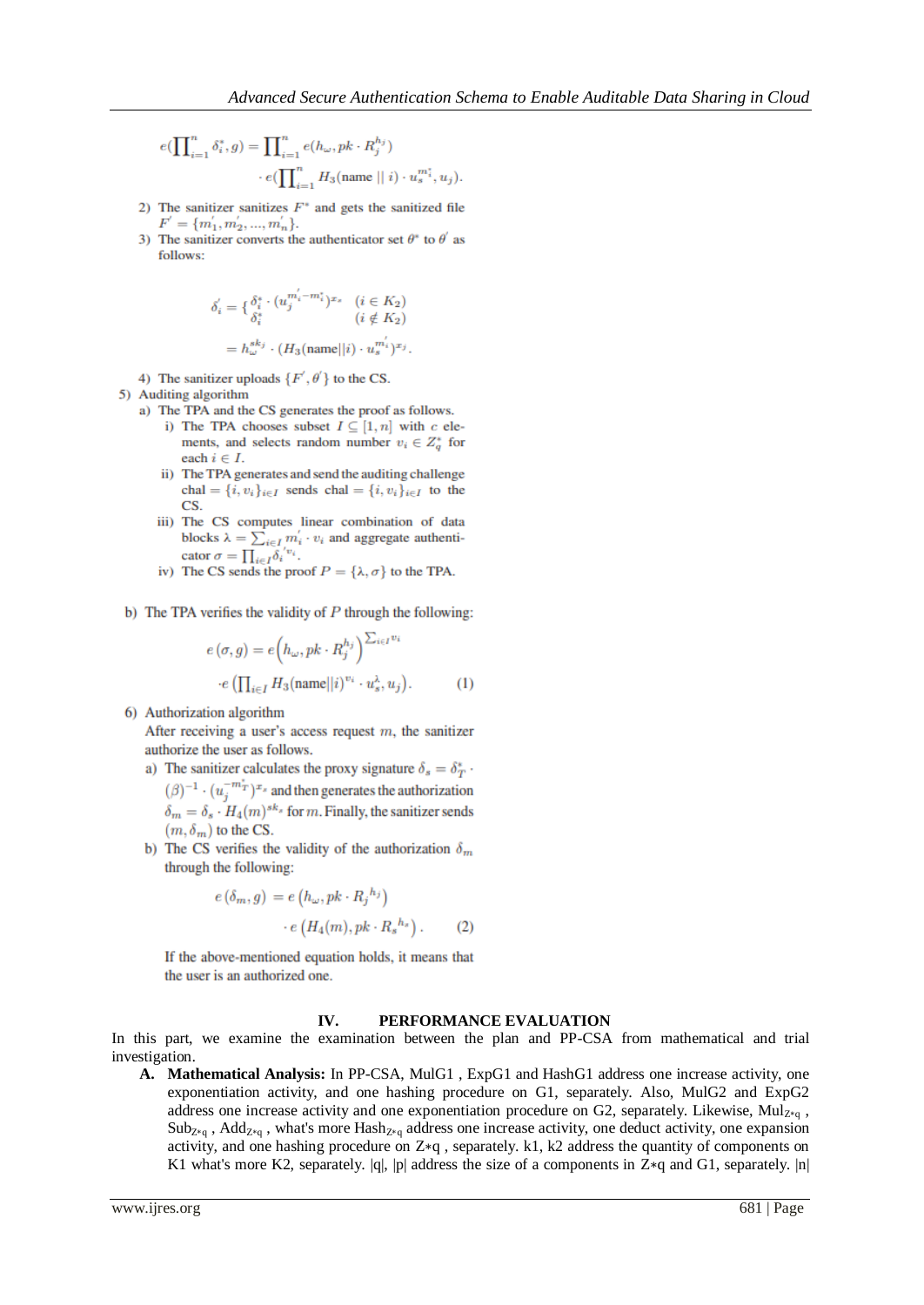| Phase                        | PP-CSA                                                                                                                                                                                    | Scheme [11]                                                                                                                                                                                                    |
|------------------------------|-------------------------------------------------------------------------------------------------------------------------------------------------------------------------------------------|----------------------------------------------------------------------------------------------------------------------------------------------------------------------------------------------------------------|
| Data blinding                | $k_1Add_{Z^*}$                                                                                                                                                                            | k <sub>1</sub> Add <sub>Z</sub> .                                                                                                                                                                              |
| Authenticator generation     | $n(2Hash_G, +2Mul_G, +3Exp_G,)$                                                                                                                                                           | $n(Hash_G, +2Mul_G, +2Exp_G, )$                                                                                                                                                                                |
| Sanitization                 | $k_2\left(2Exp_{G_1} + Mul_{G_1} + Sub_{Z_{o}^{*}}\right)$                                                                                                                                | $(k_1 + k_2) \left( Exp_{G_1} + Mul_{G_1} + Sub_{Z_q^*} \right)$                                                                                                                                               |
| Proof generation             | $(c-1)$ Mul <sub>C</sub> , + $cExp_{C_2}$ +<br>$cMul_{Z_{\alpha}^*}$ + $(c-1)$ $AddZ_{\alpha}^*$                                                                                          | $(c-1)$ $Mul_G$ , + $cExp_G$ , +<br>$cMul_{Z_{\alpha}^{*}} + (c-1) Add_{Z_{\alpha}^{*}}$                                                                                                                       |
| Proof verification           | $3Pair + Mul_{G_2} + (c - 1) Add_{Z^*}$<br>$+Exp_G$ , $+(c+1)Exp_G$ , $+cMul_G$<br>$+cHash_{G_1}+Hash_{Z_2}$                                                                              | $4Pair + 2MulG + 2(c - 1) AddZ$<br>$+2Exp_G + (l+c+1)Exp_G$<br>$+(c+l)$ Mul <sub>G</sub> , $+c$ <i>Hash<sub>G</sub></i> ,                                                                                      |
| Authorization generation     | $Mul_G$ , + $Exp_G$ , + $Hash_G$ ,                                                                                                                                                        |                                                                                                                                                                                                                |
| Authorization verification   | $3Pair + Mul_G$ , + $2Exp_G$ ,<br>$+2MulG1+2HashG1$                                                                                                                                       |                                                                                                                                                                                                                |
| Overall computation overhead | $(k_1+2(c-1))Add_{Z_n^*}+(2n+c+3)Hash_{G_1}$<br>$+(2n+k2+2(c+1))$ Mulc.<br>$+(3n+2k_2+2(c+2))Exp_G$<br>$+k_2Sub_{Z_o^*} + cMul_{Z_o^*}$<br>$+6Pair + 2Mul_{G_2} + Exp_{G_2} + Hash_{Z^*}$ | $(k_1+3(c-1))Add_{Z_{n}^*} + (n+c)Hash_{G_1}$<br>$+(2n+k_1+k_2+2c+l-1)$ Mulc.<br>$+(2n+k_1+k_2+2c+l+1)Exp_{G_1}$<br>$+(k_1+k_2)Sub_{Z_{\sigma}^{\ast}}+cMul_{Z_{\sigma}^{\ast}}$<br>$+4Pair + 2MulGn + 2ExpGn$ |

addresses the size of a component in the test set  $[1,n]$ . Pair addresses one matching activity. *l* is the character length of the DO.

TABLE II COMPARISON ON COMPUTATION OVERHEAD

**1) Computation Overhead Comparison:** We break down the calculation overhead of PP-CSA and contrast it and the conspire, as displayed in Table II. In PP-CSA, the DO first blinds the touchy data in document, the calculation overhead is  $k_1$ Add<sub>Z\*q</sub>, and afterward creates authenticators for the dazed document, the necessary calculation overhead.

is n(2HashG<sub>1</sub> + 2MulG<sub>1</sub> + 3ExpG<sub>1</sub>). In this way, the required calculation overhead for the sanitizer to clean the document is  $k_2(2ExpG_1 + MulG_1 + Sub_{Z*q})$ . In the evaluating stage, the calculation overhead of the test age is disregarded. We primarily consider the calculation overhead of the two periods of confirmation age and evidence check. The calculation overhead of evidence age and confirmation check are  $(c - 1)MulG_1 + cExpG_1$ + cMul<sub>Z\*q</sub> + (c − 1)Add<sub>Z\*q</sub> also 3Pair + ExpG2 + (c − 1)AddZ\*q + MulG<sub>2</sub> + cMulG<sub>1</sub> +(c + 1)ExpG<sub>1</sub> + cHashG<sub>1</sub>  $+$  Hash<sub>Z∗q</sub>, individually. In the approval stage, the sanitizer creates approval for client's entrance solicitation, and afterward the CS confirms it. The calculation overhead of approval age and approval confirmation are  $MulG_1 + ExpG_1 + HashG_1$ 

also  $3Pair + MulG_2 + 2HashG_1 + 2ExpG_1 + 2MulG_1$ , individually.

**2) Communication Overhead Comparison:** From the portrayal of Section III, we realize that the correspondence overhead principally comes from the reviewing stage and the approval stage. Then, at that point, we break down the correspondence overhead of PP-CSA and contrast it and the plan [11], as displayed in Table III.

### **B. Experimental Results**

We utilized Ubuntu 18.04 with an Intel Core i5-7400 CPU (3.0 GHz) and 8 GB memory for reproduction tests, utilizing boundary a.param in the free matching based cryptography library [39] and the GNU different accuracy number-crunching [40]. The size of the component in G1 is 128 bytes and the size of the component in  $_{Z*q}$  is 20 bytes. Expect that the record with the size of 20 MB is separated into 1 000 000 squares. The DO's character length is 20 bytes.

**1) Performance at various stages:** To assess PP-CSA all the more precisely, we performed reenactment investigates PP-CSA. As displayed in Fig. 2, the quantity of information blocks furthermore sterilization blocks is set to 100 and 5, individually. In the period of the key age, the time burned-through for key age and check are 0.0017 and 0.0025 s, separately. In the period of the authenticator age, the time burned-through in 0.52 s. In the period of the sterilization, the time burned-through for the sanitizer confirms the legitimacy of the authenticator is 0.53 s. Then, at that point, the time burned-through for the sanitizer needs to play out the sterilization activity is 0.012 s. In the period of the approval, the time burned-through for approval age and confirmation are 0.0038 and 0.0095 s.

**2) Performance of reviewing.** We for the most part contrast and the conspire [11] from the evaluating stage. We set the number of challenge blocks from 0 to 1000. As displayed in Fig. 3, in the test age stage, the calculation overhead of PP-CSA is equivalent to that of [11], from 0.002 to 0.024 s. As displayed in Fig. 4, in the verification age stage, the calculation overhead of PP-CSA differs from 0.12 to 1.19 s, while that of [11]